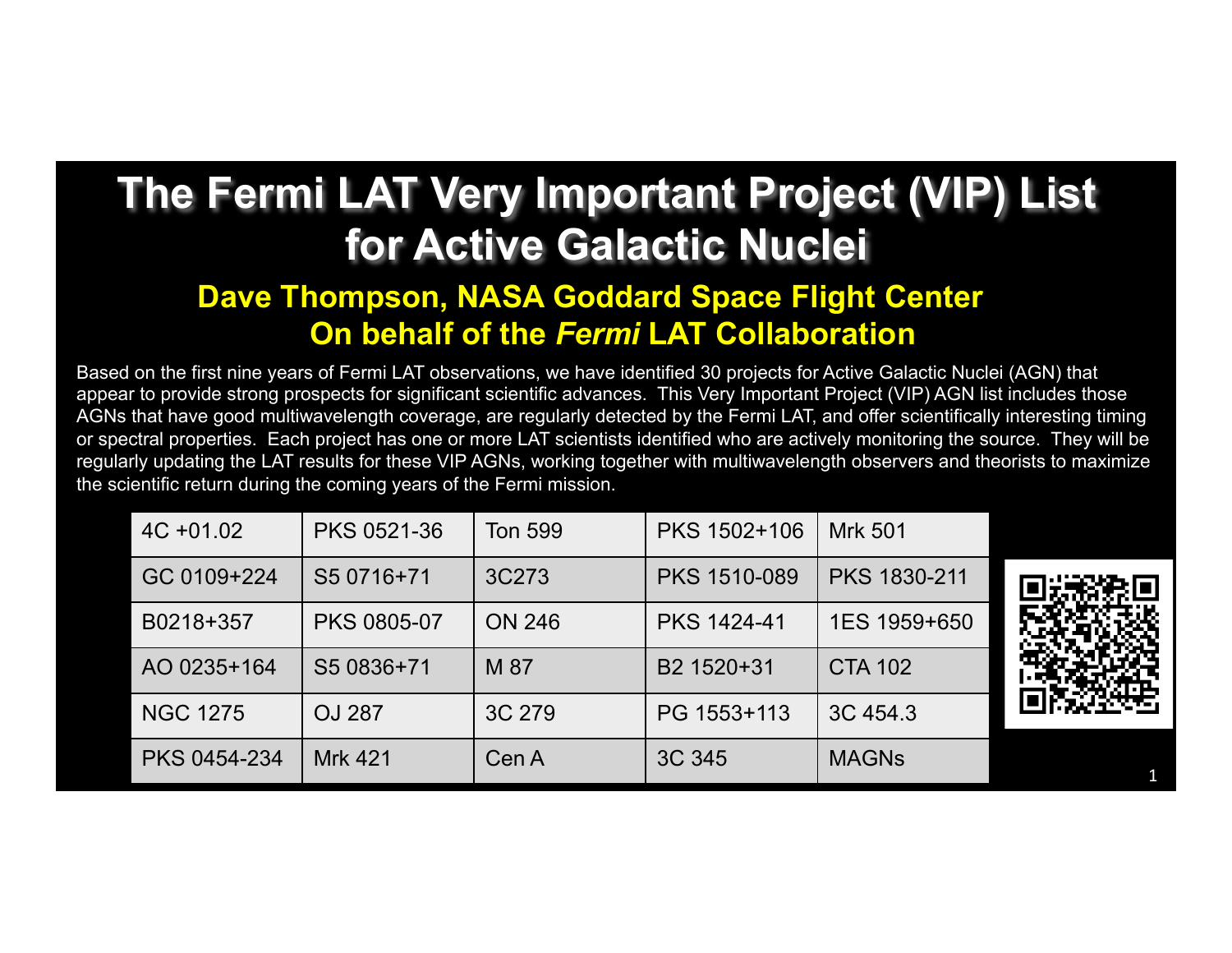| <b>VIP AGN List – 1</b>      |             |           |                      |                            |                                    |                                               |  |
|------------------------------|-------------|-----------|----------------------|----------------------------|------------------------------------|-----------------------------------------------|--|
| <b>Common</b><br><b>Name</b> | <b>R.A.</b> | Dec.      | <b>Class</b>         | <b>Monitoring Programs</b> | <b>Leaders</b>                     | <b>Notes/Rationale</b>                        |  |
| $4C + 01.02$                 | 17.180      | 1.579     | <b>FSRQ</b>          | Several                    | <b>Richard Britto</b>              |                                               |  |
| GC 0109+224                  | 18.024      | 22.744    | <b>BL</b> Lac        | Some                       | Stefano Ciprini                    |                                               |  |
| B0218+357                    | 35.273      | 35.937    | Lensed<br>blazar     | OVRO, Metsahovi            | <b>Teddy Cheung</b><br>Sara Buson  | TeV detection, lensed                         |  |
| AO 0235+164                  | 39.662      | 16.616    | <b>BL</b> Lac        | Many                       | Silvio Raino'<br><b>Bindu Rani</b> |                                               |  |
| <b>NGC 1275</b>              | 49.951      | 41.512    | Radio<br>galaxy      | Many                       | <b>Teddy Cheung</b><br>Jun Kataoka | TeV                                           |  |
| PKS 0454-234                 | 74.263      | $-23.414$ | <b>FSRQ</b>          | Some                       | Dario Gasparrini                   | Detected almost every day                     |  |
| PKS 0521-36                  | 80.741      | $-36.458$ | SSRQ/<br><b>BLRG</b> | TANAMI, others             | Filippo<br>D'Ammando               |                                               |  |
| S5 0716+71                   | 110.473     | 71.343    | <b>BL</b> Lac        | Many                       | <b>Bindu Rani</b>                  | TeV, LAT bright, variable, well-<br>monitored |  |
| <b>PKS 0805-07</b>           | 122.065     | $-7.853$  | <b>FSRQ</b>          | Several                    | Stefano Ciprini                    |                                               |  |
| S5 0836+71                   | 130.352     | 70.895    | <b>FSRQ</b>          | Many                       | Monica Orienti<br>Dave Thompson    | z>2, flaring activity                         |  |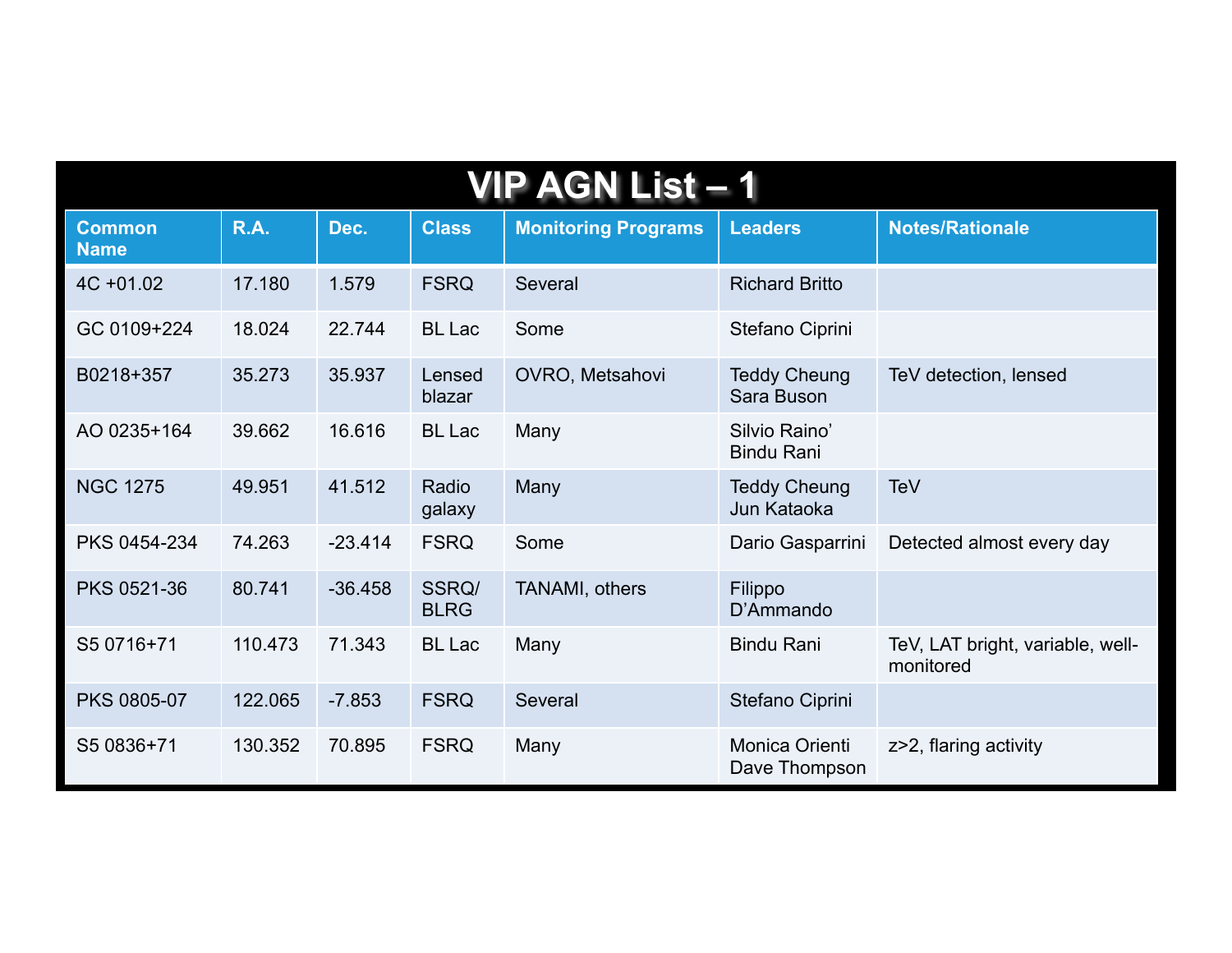| <b>VIP AGN List - 2</b>      |             |           |                 |                                    |                                                                  |                            |  |
|------------------------------|-------------|-----------|-----------------|------------------------------------|------------------------------------------------------------------|----------------------------|--|
| <b>Common</b><br><b>Name</b> | <b>R.A.</b> | Dec.      | <b>Class</b>    | <b>Monitoring Programs</b>         | <b>Leaders</b>                                                   | <b>Notes/Rationale</b>     |  |
| <b>OJ 287</b>                | 133.704     | 20.109    | <b>BL</b> Lac   | Many                               | Stefano Ciprini<br><b>Elizabeth Ferrara</b><br><b>Bindu Rani</b> |                            |  |
| <b>Mrk 421</b>               | 166.114     | 38.209    | <b>BL</b> Lac   | Many                               | David Paneque                                                    |                            |  |
| <b>Ton 599</b>               | 179.883     | 29.246    | <b>FSRQ</b>     | Many                               | Stefano Ciprini<br>Dave Thompson                                 |                            |  |
| 3C 273                       | 187.278     | 2.052     | <b>FSRQ</b>     | Many                               | <b>Richard Britto</b>                                            |                            |  |
| <b>ON 246</b>                | 187.559     | 25.302    | <b>FSRQ</b>     |                                    | Sara Buson                                                       |                            |  |
| M 87                         | 187.706     | 12.391    | Radio<br>galaxy | Many                               | <b>Teddy Cheung</b><br>Marcello Giroletti                        | <b>MWL</b> monitoring      |  |
| 3C279                        | 194.047     | $-5.789$  | <b>FSRQ</b>     | Many                               | Greg Madjeski<br>Masaaki Hayashida                               | TeV, fast variability      |  |
| Cen A                        | 201.365     | $-43.019$ | Radio<br>galaxy | TANAMI, SMA                        | Jeff Magill<br>Roopesh Ojha                                      | Nearby, spatially extended |  |
| PKS 1502+106                 | 226.365     | $-43.019$ | <b>FSRQ</b>     | Radio, Catalina,<br><b>ROBOPOL</b> | Stefano Ciprini                                                  |                            |  |
|                              |             |           |                 |                                    |                                                                  | 3                          |  |